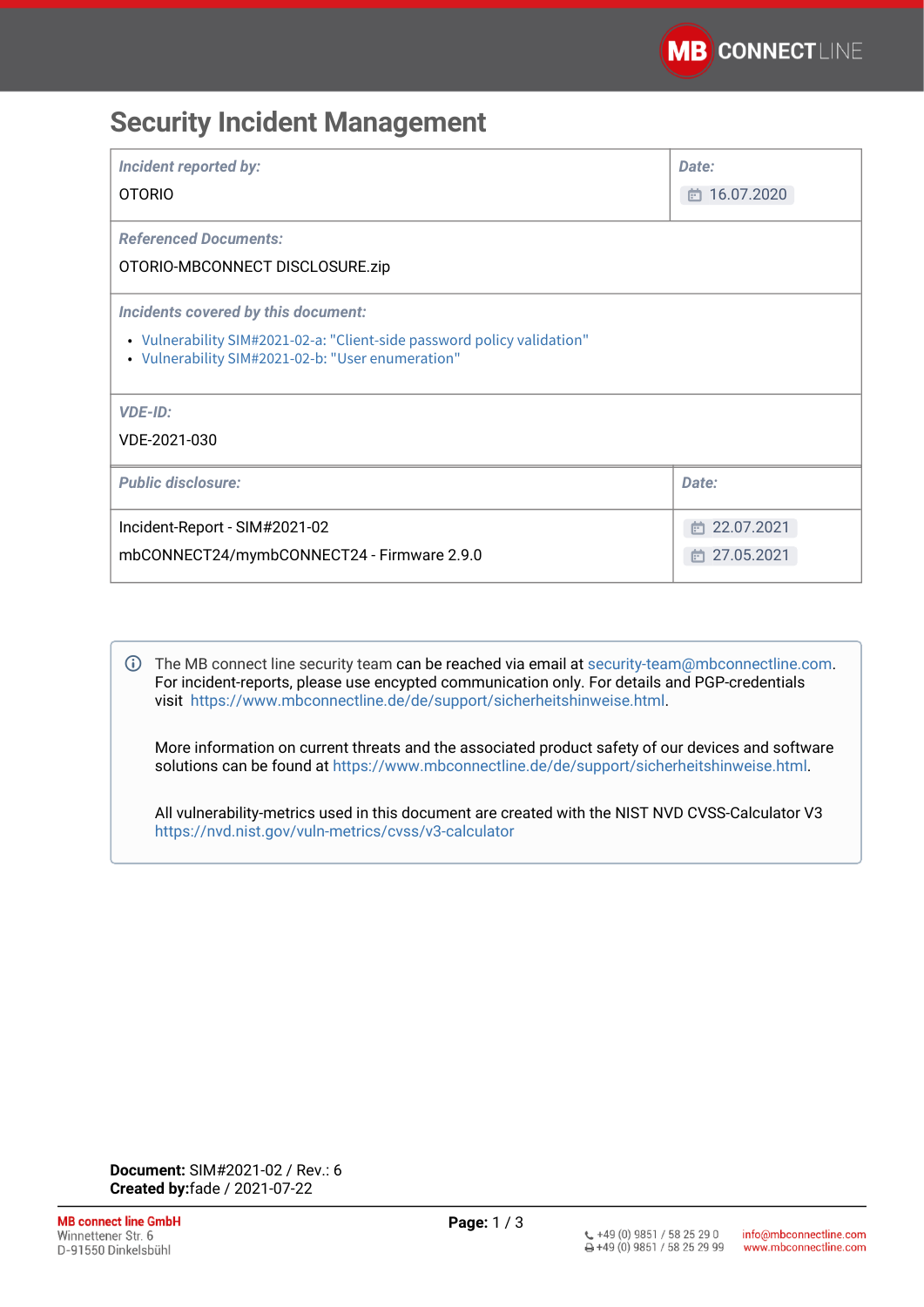# <span id="page-1-0"></span>**Vulnerability SIM#2021-02-a**: "Client-side password policy validation"

### Details

#### *CVE:*

[CVE-2021-34574](https://cve.mitre.org/cgi-bin/cvename.cgi?name=CVE-2021-34574)

#### *Description:*

An issue was discovered in the mymbCONNECT24 and mbCONNECT24 software in all versions through V2.8.0.

An authenticated attacker can change the password of his account into a new password that violates the password policy by intercepting and modifying the request that is send to the server.

*Solution:* 

Update to 2.9.0.

# Affected Products

| Product:                   | <b>Version:</b> | Update: |
|----------------------------|-----------------|---------|
| mbCONNECT24, mymbCONNECT24 | $\leq$ 2.8.0    | 2.9.0   |

### CVSS Scores & Vulnerability

| CWE-Identifier:   CWE-669 |                                                     |
|---------------------------|-----------------------------------------------------|
| CVSS Base Score:   4.3    |                                                     |
|                           | CVSS v3 Link:   AV:N/AC:L/PR:L/UI:N/S:U/C:N/I:L/A:N |